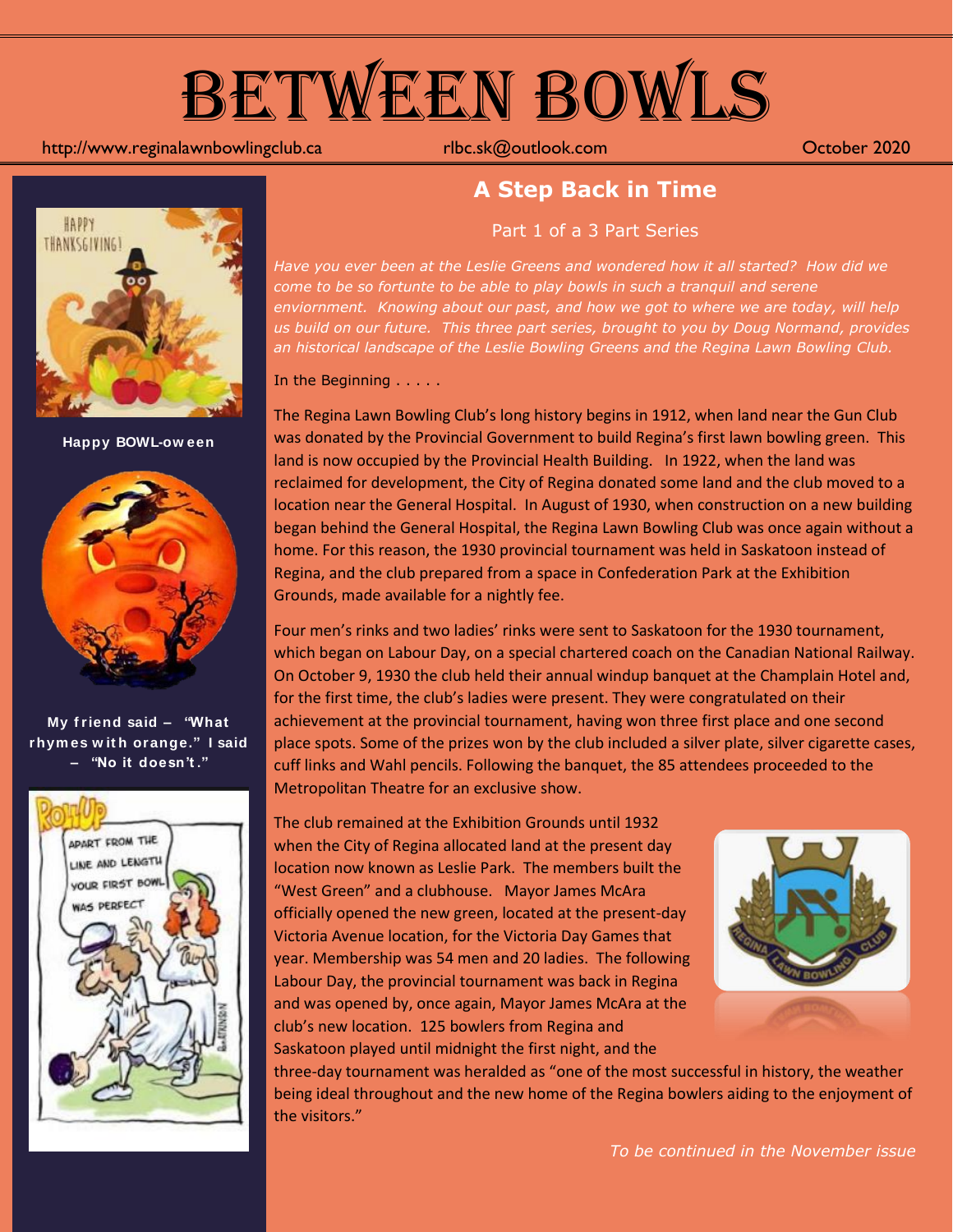#### **September Series**

September Series – Several members participated in the September tournaments held at the RLBC. The men's and women's club tournament saw two strong teams in each category "Vi" for top spot in the best of 3 match (hint as to the winning skip of the women's pairs). We shifted to the open men's and women's event. Bowlers made up their own teams. We had hoped to see the team of Jan and Janet on the women's side, or, the team of Doug and Doug on the men's side. Did it happen ?????



One weekend was devoted to an open mixed triples competition – sort of like the spring Competitive 3s league, only condensed into two days. Seven triples teams entered and they played a round robin format. Great competition was witnessed by the many spectators who came to cheer on their favorite team. Let us know if you liked the new tournament concepts!

## **B** Cubed



The B Cubed Organizing Committee was able to offer a Mini-B<sup>3</sup> league in September (10, 17, 24). Eight teams registered – a sell-out in short notice! Pizza was served at 5:30pm and games commenced at 6:00pm. We played under the lights – in the warm autumn evenings. We received great comments from the participants – they are looking forward to the spring league! Huge thanks to our volunteers (you know who you are) and a special thanks to our sponsor Tommy's Speakeatery who offered discounts on beverages and nachos following the games. Can't forget to mention the Raffle Basket donated by Ripplinger Financial.

Note to the Organizing Committee from a Bashful Bowler: You managed to pull off an exciting mini-B Cubed with a short lead-in time. Participants were happy and enjoyed the fruits of your labour. Lots of new people! Lots of laughter! A job well done! Thanks as well to the volunteers who stepped up to help.

#### **Group Bookings**

Who knew that the schools would be allowed to book excursions what with the COVID and all? The afternoons during the last two weeks of September were pretty busy – with school groups booked almost every day. Our team of Group Bookings volunteers (thank you for your commitment) were on hand to demonstrate the sport which we all love so much. Students had a great time. We also had a few group bookings during the season



– we never want to turn away an opportunity to show the public how it's done at the RLBC.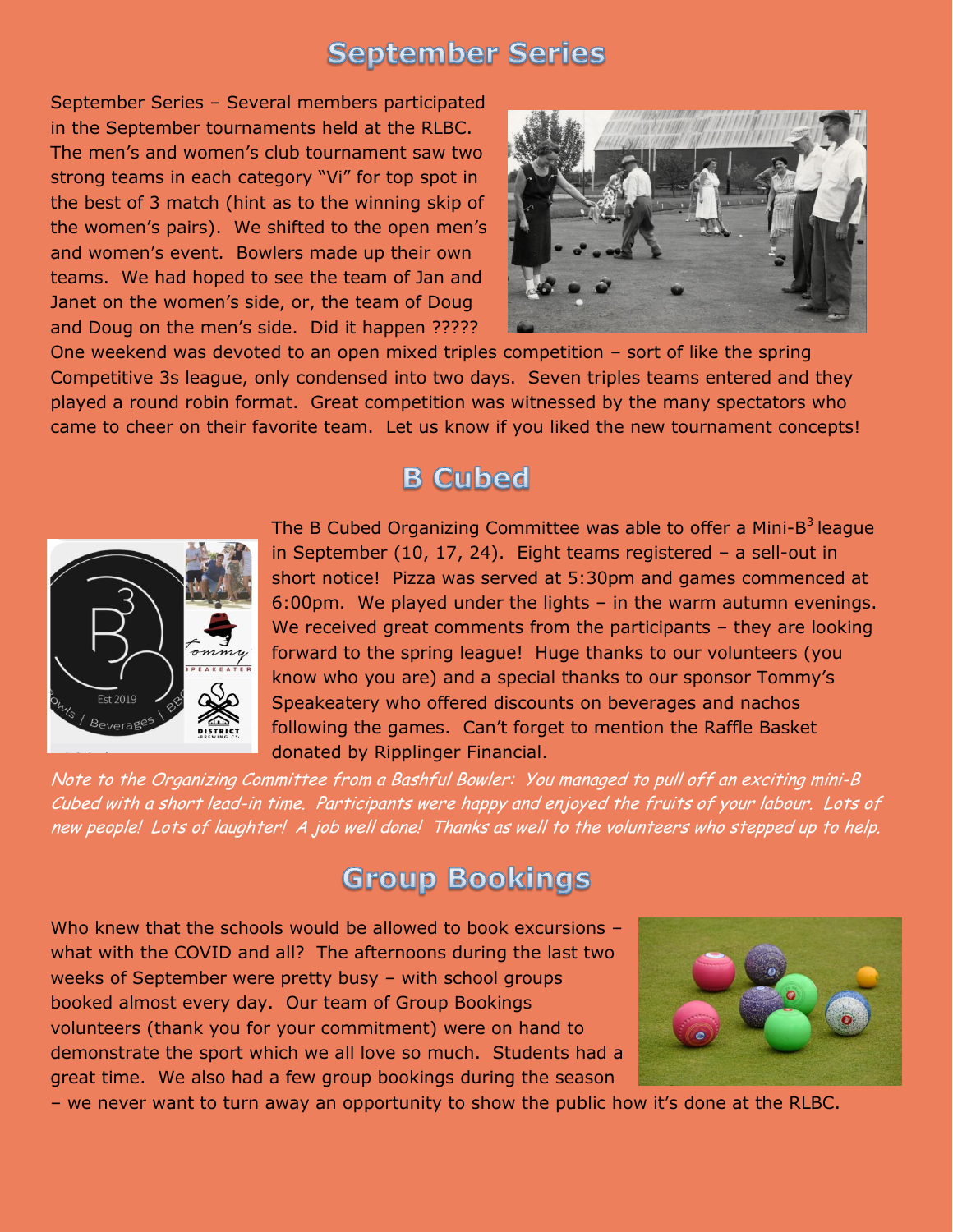# **Jan's Jitney**

Members were thrilled when Jan Robson was able to offer Friday night Jitney. Several

bowlers arrived at the greens, ready to win back their entrance fee. This year, losers didn't have to do any dishes (thank-you, COVID). It was a lot of fun playing under the lights – and the weather and mosquitos co-operated. Thanks for organizing Jan's Jitney, Jan.



### **Award of Merit**



Congratulations to David Calam, the 2020 Award of Merit recipient. David's contribution to the sport of bowls was recognized at the RLBC Windup. There isn't enough room on this page to list all of David's contributions, but here are a few: Provincial Coach, NAC and Championships Chairperson, President of Bowls Canada, Bowls Sask board member, Coaching Clinics, Umpire. David received his Award of Merit jacket – which he proudly wore at the windup!

# \*Our Shining Stars\*

A new plaque was established this year  $-\ast$  "Our Shining Stars" $\ast$ . This plaque is in



recognition of outstanding volunteer work that goes above and beyond expectations at the Club. The first recipients of this very prestigious award go to  $*$  Garth Zummack  $*$  and  $*$  Pat Schlotter  $*$  for their work on restoring Green D last season.  $\star$  Garth  $\star$  and  $\star$  Pat $\star$ were honored at the RLBC Club Windup with this inaugural award.



## Put Me In Coach – I'm Ready to Play

Congratulations to Jean Roney and Harriette Pituley who are now part of the National



Coaching Certification Program (NCCP) which Bowls Canada and 65 other sports offer across Canada. Bowls Canada currently has three coaching programs that meet NCCP National Standards: Bowls Club Coach, Bowls Competition Coach and Bowls Performance Coach. Jean and Harriette have become Certified Competition Coaches, the second level in the BCB



NCCP Program. By the way  $\sim$  David Calam achieved a certification a well. He is now a Certified Evaluator and was involved in certifying Jean and Harriette. The RLBC is fortunate to have **three** outstanding coaches.